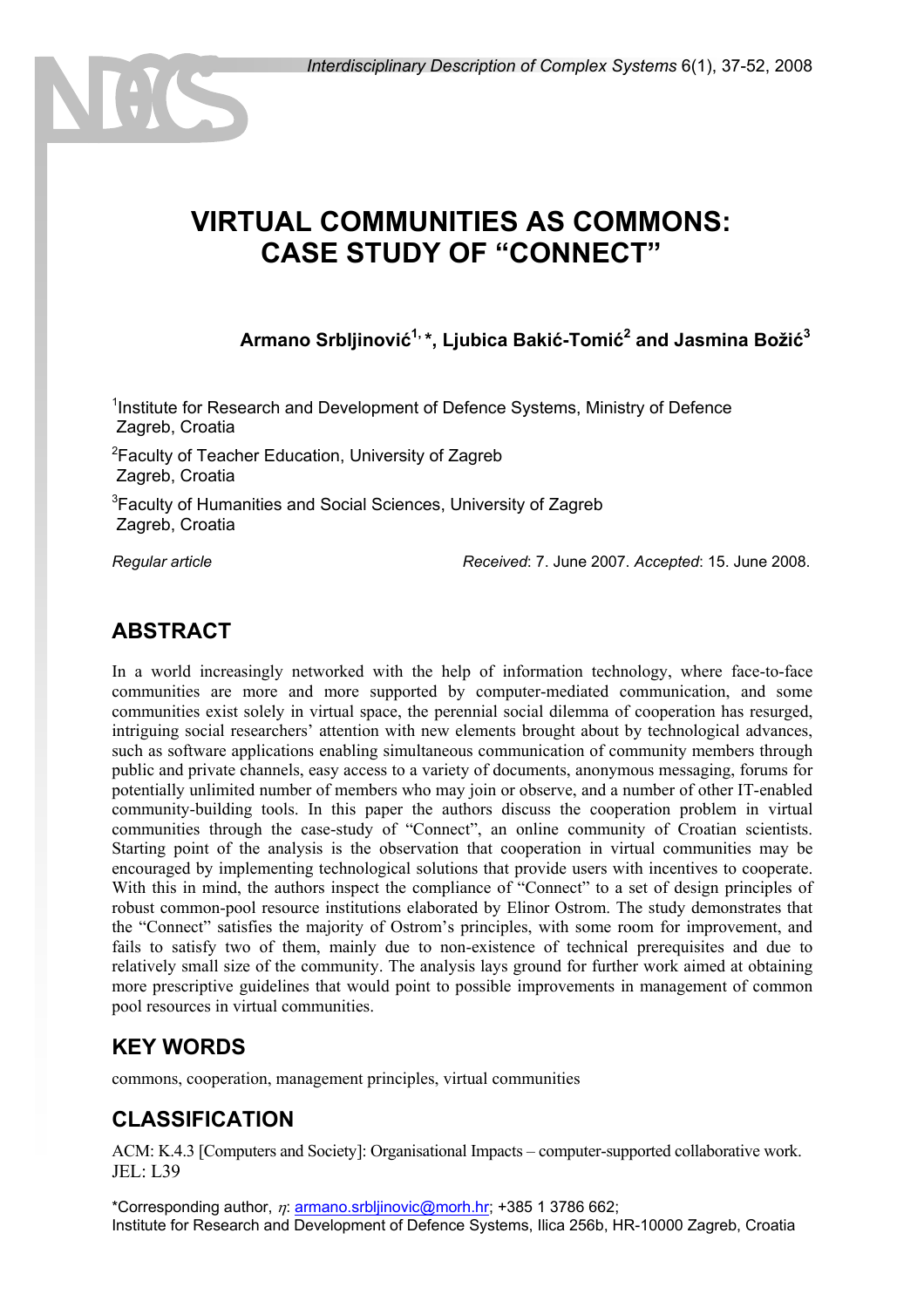### **THE PROBLEM OF COOPERATION AND THE IMPACT OF TECHNOLOGY**

#### **COLLECTIVE ACTION, COORDINATION AND COOPERATION**

Oftentimes in social life, situations arise when efforts of two or more individuals are needed to accomplish an outcome, i.e. when a collective action is needed [1]. Sometimes collective action requires merely aligning oneself with the others, as in choosing the side of the street to drive on. This is referred to as coordination problem, which is not particularly difficult to manage, as it is obvious that driving on the same side is beneficial for all individuals involved. The advantage of aligning oneself with others, as well as the disadvantage of not doing so, provides clear incentives for everyone to coordinate [2]. A person driving on the right side in the UK would be at a great loss because everyone else there drives on the left side.

Sometimes collective action situations give rise to cooperation problems, which are much more difficult to manage than coordination problems due to a different incentive structure. In such cases, for a given individual, aligning with others requires denying oneself a gain that could be obtained if everyone aligns and the individual shirks. While aligning oneself with others is still beneficial, it is even more so if everyone else aligns and the given individual does not. In other words, in cooperation problems each of the persons involved has an incentive to try to be a free-rider [2]. If everyone wipes off snow in front of her house, a person not doing this would be better-off, because he would not invest any effort and would nevertheless reap benefits from the work of others. Laws and regulations regarding wiping off snow usually exist in order to threaten potential free-riders by sanctions, cancelling thus the effects of negative incentives.

#### **INFORMATION TECHNOLOGY – TECHNOLOGY OF COOPERATION?**

Fortunately, even in cases of cooperation problems, there are social and/or technical arrangements which lower the costs of individual cooperation to levels acceptable to most people. Some authors termed such arrangements "technologies of cooperation" [3, p. 29].

Whether information technology belongs to technologies of cooperation is a subject of controversy. Authors who underline negative aspects of technology – threats that technology poses to human dignity, liberty and quality of life – are also extremely suspicious towards the role technology may play in furthering human cooperation. Techno-pessimists predict that, for example, as more people spend more time communicating electronically, time for face-toface family and community life will diminish further [4]. More optimistic authors, however, come to very different conclusions. Howard Rheingold is of the opinion that "[t]he most profoundly transformative potential of connecting human social proclivities to the efficiency of information technologies is the chance to do new things together, the potential for cooperating on scales and in ways never before possible" [3, p. 114]. According to Jon Katz, "[t]he online world is home to some of the most participatory citizens we are ever likely to have" [5].

Both techno-pessimists and techno-optimists often overlook that incentive structures provided by a given technology are not predetermined by the technology itself but by human beings who envision, invent and implement particular technological solutions. Instead of taking the strategic setting of cooperation as given, we may always ask how one can promote cooperation by transforming the strategic setting itself [6]. Lawrence Lessig, writing on the architecture of cyberspace, points out that "[w]e can build, or architect, or code cyberspace to protect values that we believe are fundamental, or we can build, or architect, or code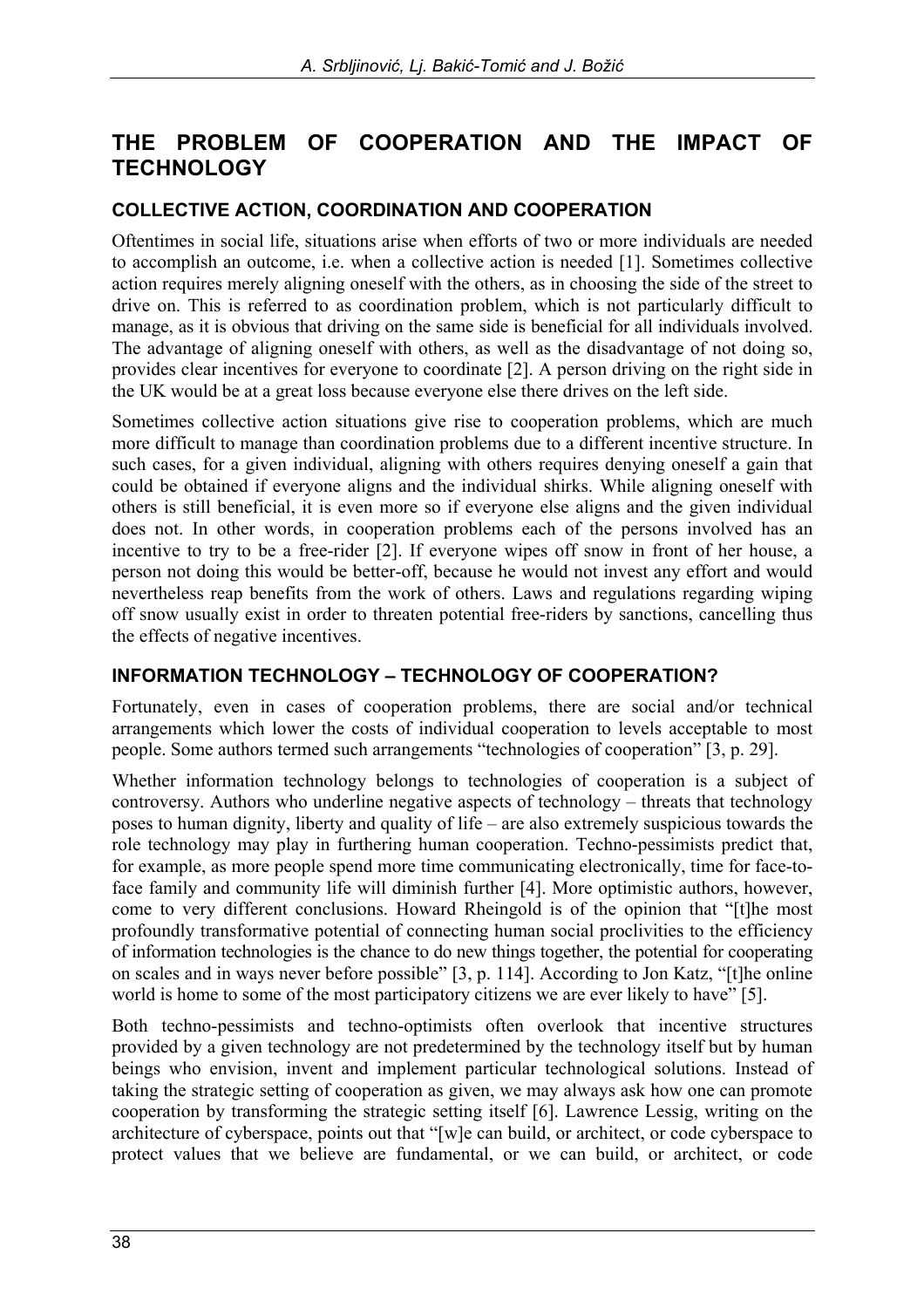cyberspace to allow those values to disappear"<sup>1</sup> [7]. If cooperation is prominent on our list of values, then we may design cyberspace to reflect such a value system.

We are often witnessing that ethical imperatives, however right we may perceive them, are not by themselves powerful enough to encourage people to put a certain value high on their agenda. However, in case of cooperation ethical imperatives are also backed by pragmatic considerations. If incentives to free-ride are overcome and cooperation is sustained, cooperating parties get better-off than they would have been had they not cooperated. The support of such pragmatic considerations may provide additional power to ethical imperatives, which may increase the incidence of cooperative outcomes in human social interactions. Unfortunately, pragmatic reasoning combined with human affinity to interact and cooperate with persons who are more similar to themselves rather than those who are less similar, also gives rise to many undesirable phenomena such as racism, ethnocentrism, sexism, nepotism and other discriminative forms of behaviour.

Information technology, as any other one, is a technology of cooperation whenever it provides the incentives to cooperate, and it is not a technology of cooperation whenever it does not provide such incentives. The choice of whether it will provide the desired incentives is in the hands of the members of society who participate in technological development, and that means all of us, at least to a certain extent [8].

# **VIRTUAL COMMUNITIES AS COMMONS**

A virtual community or on-line community is a group of people who use computer networks as their primary mode of interaction [9, p. 55]. The members of virtual community have shared purposes and interact socially by adhering to tacit and explicit protocols, rituals, and roles using computer network technologies that support interaction [10]. Virtual communities emerge when enough people carry on public discussions long enough, with sufficient human feeling, to form webs of personal relationships in cyberspace [11].

Virtual communities are a kind of commons, where commons is a general term referring to a resource shared by a group of people [12, p. 4]. The word originally denoted common pastureland of an English village where individual herders grazed their cattle [13]. Common resources that virtual communities provide are less tangible than pastureland, nevertheless, they are of importance to their members. Marc Smith identifies three kinds of collective goods that virtual communities provide: social network capital, knowledge capital and communion (cited in [11]). Social capital refers to the value of social networks and social contacts, as well as to the value of trust and reciprocity relations that arise from the networks and contacts [14]. Knowledge capital broadly includes all intelligible ideas, information, and data [12, p. 7] shared by community members. The members often "serve as information hunters and gatherers for each other" [3, p. 116]. Communion refers to various modes of emotional support, empathy and compassion among community members. Communion is closely related to social capital, as emotional ties arise from networks of social contacts.

### **THE TRAGEDY OF THE COMMONS**

Sharing of a common resource leads to a variety of the cooperation problem known as the tragedy of the commons [15]. As common resource is always limited, each user should exploit only a certain share of it in order to avoid overexploitation. However, each one has an incentive to take more than her fair share, hoping that others will not take too much. If everyone succumbs to the temptation, the common resource ends depleted. In the original case of pastureland, it gets overgrazed and the grass ceases to grow. Such misfortunate endings present the tragedy of the commons. Today's social problems involving the tragedy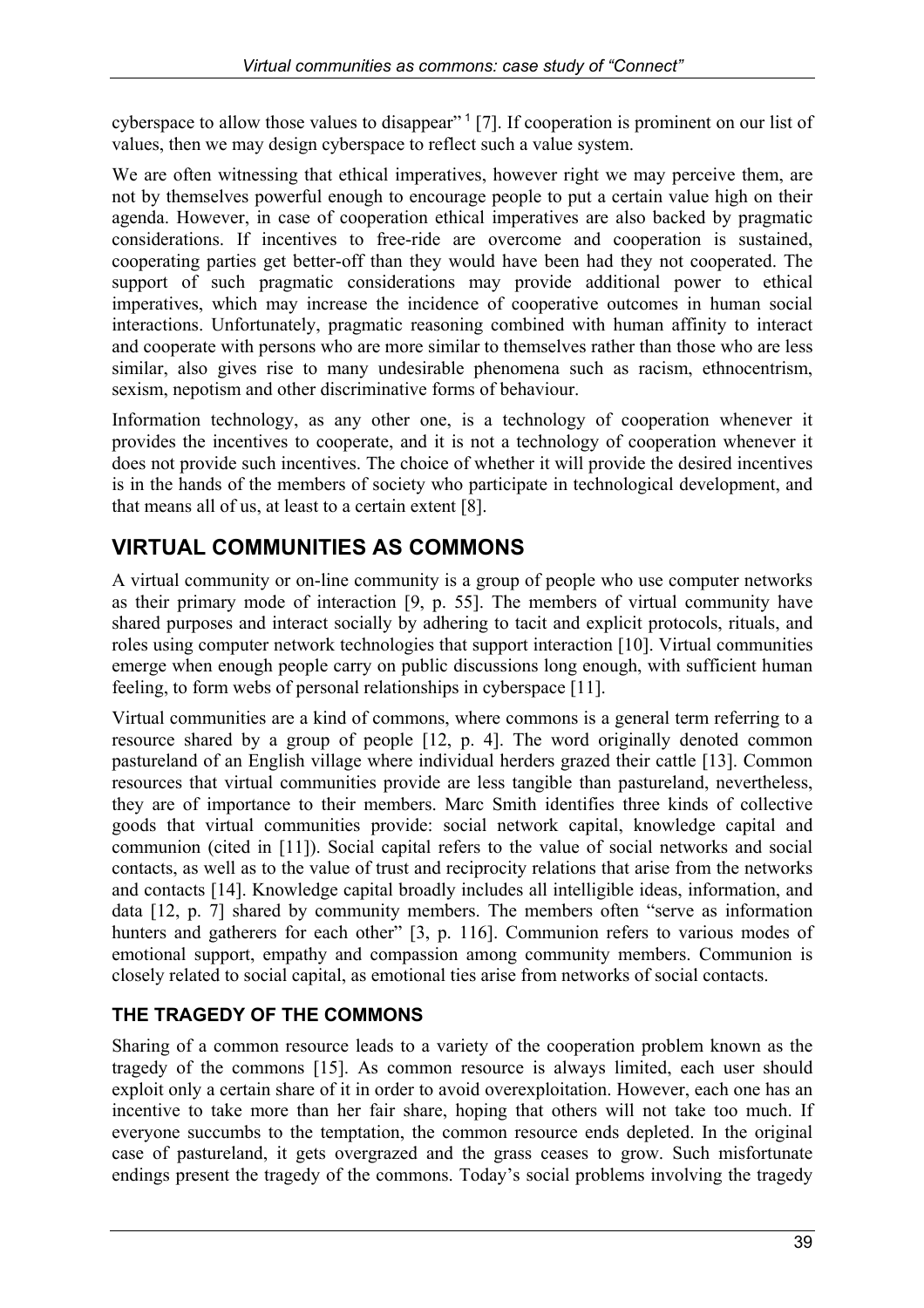of the commons include pollution, over-fishing and excessive use of resources in general, traffic congestion problems, overpopulation and many others [13, 15].

As any other common resource, a virtual community is also susceptible to cooperation problems such as the tragedy of the commons. Collective goods provided by the community may be overused. Howard Rheingold, for example, points out that telling a newbie in a newsgroup to read the Frequently Asked Questions is a way for the community to constrain the over-consumption of its knowledge capital [3, p. 116]. If community experts were busy replying to newcomers all the time, their valuable time would be wasted.

Virtual communities, and particularly their discussion forums, are also susceptible to serial exchanges of deliberately hostile and insulting messages. Such exchanges in which emotional intensity often increases to extremely high levels are known as flame wars [16]. If video devices are not used, electronic communication is particularly conducive to flame wars because it is not easy to transmit facial expressions or voice intonations which may moderate the tone of a message<sup>2</sup>. The use of smileys and other emoticons may mitigate this problem to some extent. Pointing to the problems of flame wars and indulgence in ego-trips, Rheingold observes that "[t]he presence of flamers, bullies, bigots, charlatans, know-nothings, and nuts in online discourses poses a classic tragedy of the commons dilemma. If too many people take advantage of open access to seek other people's attention, the excesses of the free riders drive away the people who make the conversation valuable" [3, p. 121]. The most serious excesses may include the misuse of community's communication channels to spread spam email or computer viruses, disseminate racist or xenophobic material, promote or incite hatred, discrimination or violence against particular individuals or groups, etc. [17-18].

### **OSTROM'S PRINCIPLES OF COMMONS MANAGEMENT**

Problems like the tragedy of the commons point to the importance of commons management. Earlier authors writing on the management of commons mainly emphasised the leading role of a central authority in regulating commons. Such explanations, however, could not account for the observation that many local communities find ways of preventing overexploitation of the commons even in the absence of centralised governance. Such self-organised commons are characterised by strong and voluntary collective action, self-governing mechanisms, and a high degree of social capital on the part of the stakeholders [12, p. 5].

After conducting a large set of empirical studies on common-pool resource governance, Elinor Ostrom was able to identify eight design principles of self-organised, robust, longenduring, common-pool resource institutions [19]:

- 1. Clearly defined boundaries should be in place.
- 2. Rules in use are well matched to local needs and conditions.
- 3. Individuals affected by rules can usually participate in modifying the rules.
- 4. The right of community members to devise their own rules is respected by external authorities.
- 5. A system for self-monitoring members' behaviour has been established.
- 6. A graduated system of sanctions is available.
- 7. Community members have access to low-cost conflict-resolution mechanisms.
- 8. Nested enterprises appropriation, provision, monitoring and sanctioning, conflict resolution, and other governance activities – are organised in a nested structure with multiple layers of activities.

Ostrom has also found that an extremely rich variety of specific rules are used in practice, but no single set of specific rules can be clearly associated with successful management. For this reason principles are helpful to start an investigation, but they are not prescriptive.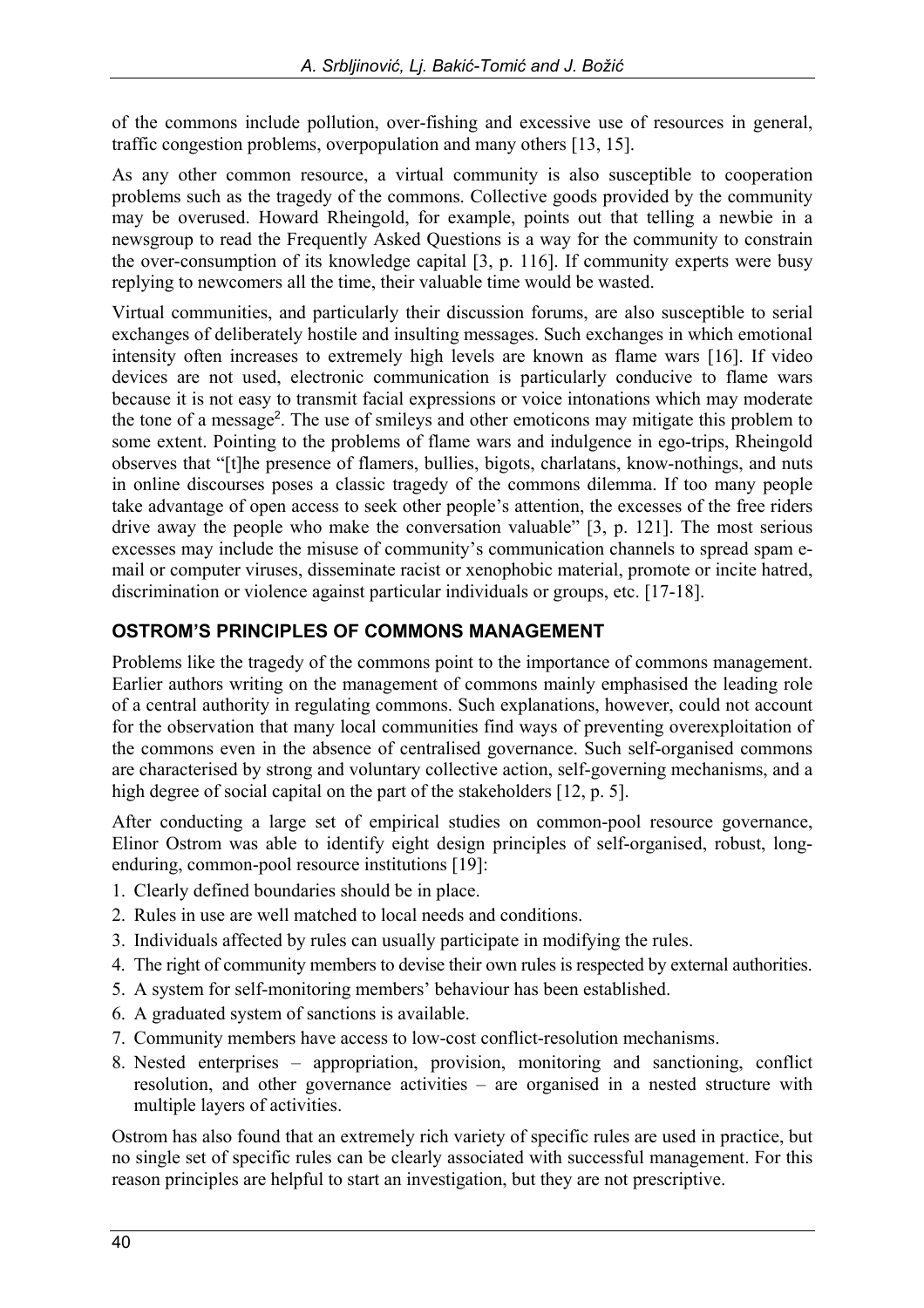#### **APPLICATION TO VIRTUAL COMMUNITIES**

Virtual communities are mainly self-organised. Their governance mechanisms often include administrator, moderator and/or editor roles, but their authorities are regularly limited. "Outright attempts to control online communities can kill them or send them underground." [9, p. 57]. As virtual communities are mainly self-governed, Ostrom's principles should apply to them as well.

Taking into account Ostrom's advice that the principles are helpful to start an investigation, we have analysed compliance of a particular virtual community to the eight principles. The choice of the sample virtual community was rather arbitrary. We have chosen "Connect" – a virtual community of Croatian scientists, educators, students, and other science-related staff – mainly owing to our familiarity with its self-governing mechanisms and to our high regard for the role this community plays in Croatian scientific public sphere.

When collecting information, we have been observing the online activities of the community for several months by playing the role of an invisible researcher<sup>3</sup>. This simple method naturally supported our strivings to be present in the setting, to see what is going on without being observed, and to capture the essence of the setting and participants without influencing them [20]. The "invisible researcher's method" is rooted in the tradition of ethnographic studies, and it was originally developed to facilitate the research of traditional communities, but its application easily extends to virtual community settings. After completing the observation stage we have presented a review of main results to the editor of the "Connect::Portal", who gave consent to our publication intentions.

The analysis presented here is mainly descriptive and it attempts to provide preliminary assessment of factors influencing cooperative potential of the community. We shall first review general findings related to cooperation within the "Connect" community. Motivated by the previously mentioned susceptibility of virtual communities to a particular kind of cooperation problems known as the tragedy of the commons, we shall later focus on the community's potential to commons management. We shall attempt to assess this potential by investigating the community's compliance to Ostrom's principles. As the review of general findings will demonstrate, the "Connect" community indeed possesses characteristics of selforganised commons, including strong and voluntary collective action, self-governing mechanisms, and a high degree of social capital on stakeholders' part. This finding supports the plausibility of application of Ostrom's principles to the "Connect" community.

The analysis will also lay ground for further work aimed at obtaining more prescriptive guidelines that would point to possible improvements in management of common pool resources in virtual communities.

### **"CONNECT" VIRTUAL COMMUNITY**

The "Connect" virtual community [21] started in 2004 as an enterprise of a group of enthusiastic young researchers with the vision of creating a virtual meeting place of Croatian scientists and of all those whose work is in any way related to Croatian science. Since 2004 heretofore the community has grown to more than 1300 members<sup>4</sup>.

"Connect" is formally structured as a programme of the "Society znanost.org" NGO. The programme consists of several related on-line activities or projects, which include web portal, members' database, virtual sub-communities with the accompanying e-newsletters and mailing lists, focus forum, science initiatives, as well as a section dedicated to on-line management of community's off-line activities. The metaphor used in describing the programme and its projects is the one of a "virtual city" consisting of several "virtual squares" [22].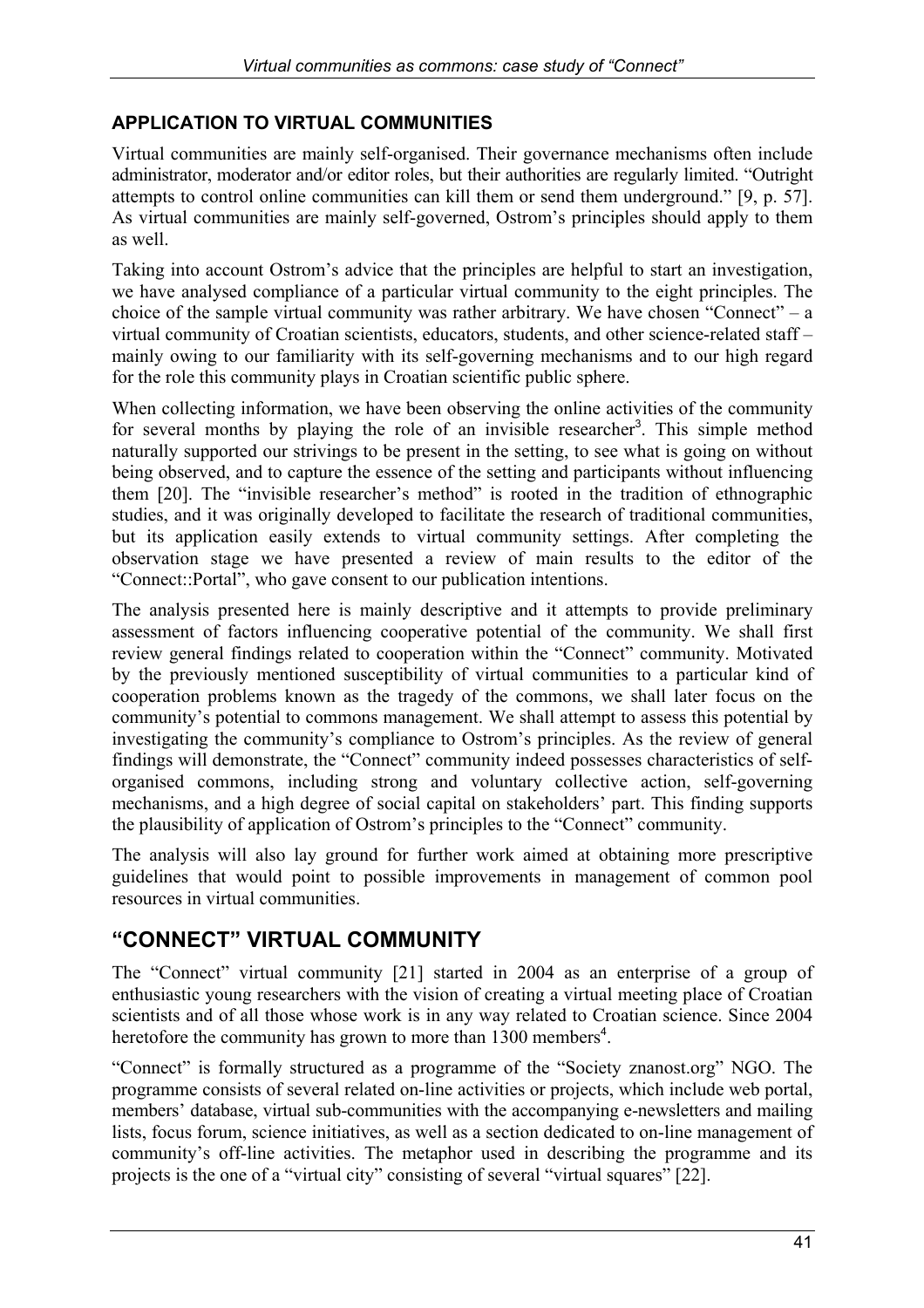Prior to analysing the incidence of cooperation and the compliance of "Connect" to Ostrom's principles, we shall briefly review each of the projects with a view to provide contextual information about the range of the community's activities.

### **CONNECT::PORTAL**

"Connect::Portal" [23] occupies a place of a "central virtual square" of the community, where most on-line interactions among community members occur. The portal is a place of numerous on-line discussions, which are organised in thematic threads. Community members freely open new threads and post comments to already existing ones.

Postings to discussion threads are signed and the authors bear full responsibility for what they have written. Signatures on postings are public to community members and invisible to outsiders. The only exceptions are initial postings in discussion threads, where signatures of authors are visible to all. The increased visibility for authors of initial postings is hoped to provide additional incentive to open new threads.

The choice of a discussion topic is entirely free. According to topics, threads are loosely grouped into several wider thematic sections, such as Education, Science, Croatia, World, Jobs, etc. Sections are further divided into subsections, but again the division is not strict as threads freely flow from topic to topic, relate one to another, overlap, and weave in unpredictable ways as lively human discussions often do.

Portal's public discussion space is augmented with a service that enables the exchange of private messages. Members are encouraged to use this service whenever their public discussions meander into private or off topic areas.

### **CONNECT::DATABASE**

"Connect::Database" contains members' short personal data: basic personal information, contact information, area of expertise, and special interests. Some of these data are accessible to members only.

### **E-CONNECT**

"E-connect" [24] encompasses e-newsletters and mailing lists aimed at informing visitors and members about the community's activities. "E-connect" also furthers the growth of professional special-interest groups, which develop as "Connect" sub-communities with their own web-pages, professional discussion forums, newsletters, and mailing lists.

#### **CONNECT::WIKIFF**

"Connect::WikiFF" [25] stands for Wiki Focus Forum and denotes an area of community's virtual space set apart for members' collaborative work on various topics of interest. Forum is technically based on the Wiki collaborative technology for organizing information on Web sites that allows visitors to add, remove, and edit content [26]. Members freely open new topics and contribute to already existing ones.

#### **CONNECT::SCIENCE INITIATIVES**

"Connect::Science Initiatives" [27] is the most recent of the community's projects. It started in 2006 with the aim to encourage dialogue on various issues related to science and technology. The first undertaken initiative was the organisation of a video-conference on problems and possibilities surrounding the start-up of a modern science institute in developing countries.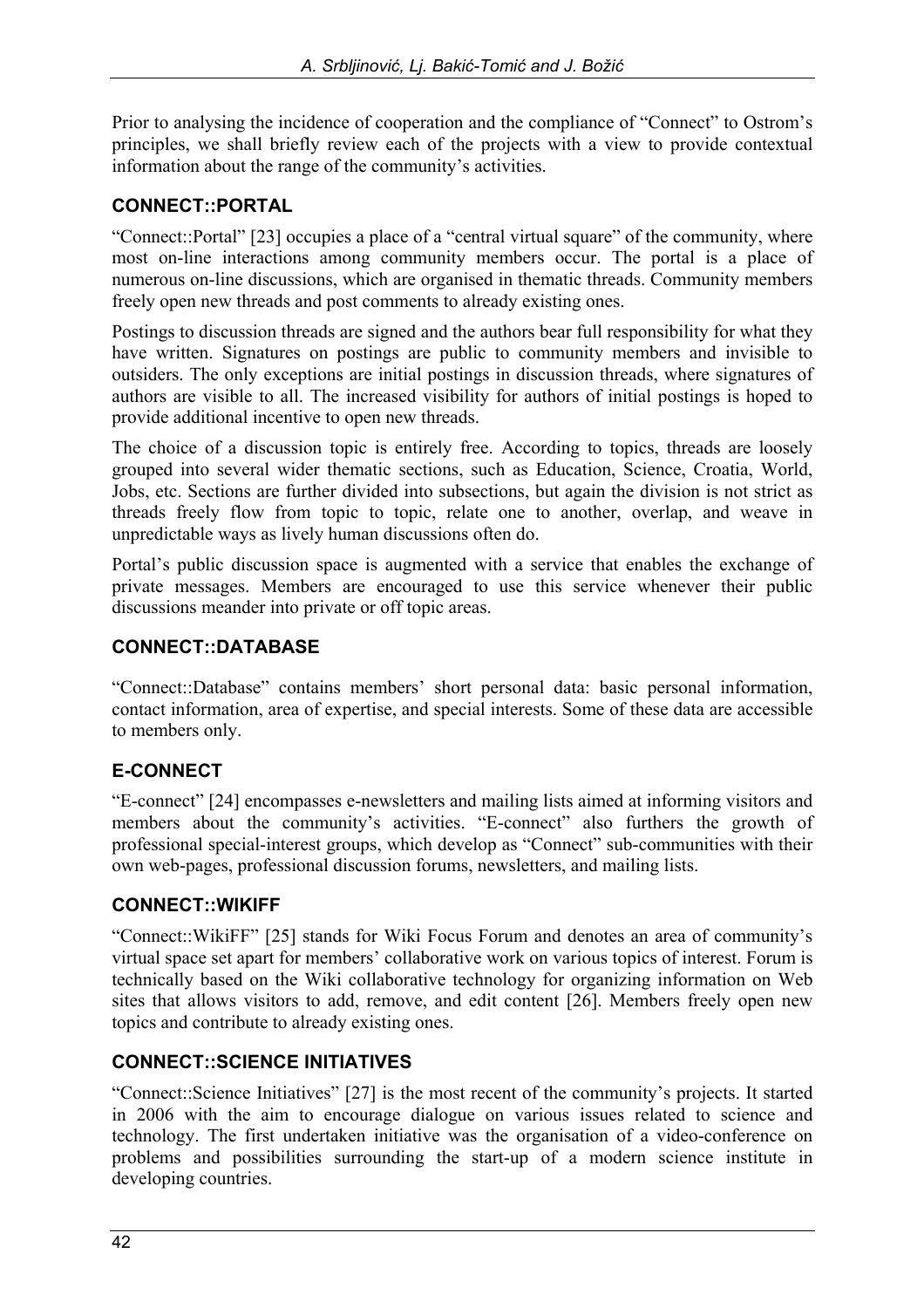### **CONNECT::PARTY AND CONNECT::GALLERY**

"Connect::Party" [28] and "Connect::Gallery" [29] are sections dedicated to on-line management of "Connect" community's off-line activities. Members of community gather annually at a Christmas party. However, this tradition has been somewhat neglected in recent two years.

#### **COOPERATION IN THE "CONNECT" COMMUNITY**

The main achievements of "Connect" have so far been related to democratisation of the Croatian scientific public sphere. Approximately 2500 discussion threads have been opened at the community's portal. As one member observed, "Connect", and particularly public discussions at its portal, contributed to bringing many important issues related to science in Croatia from backdoors to public sight [30]. In doing this, "Connect" both provided help to and received help from other media through a kind of mutually reinforcing feedback loop. In one direction, portal discussions have often served as sources of interesting and fresh topics for media coverage, and in the other direction, extensive media coverage has helped the community to attract attention of prospective new members.

The main achievement of "E-connect" has been the establishment of four special-interest subcommunities: astronomers' "Astro Connect" forum, "HR in CH" – a mailing list of Croatian young scientists in Switzerland, the "Kognet" network connecting Croatian scientists and students whose primary scientific interest lies in cognitive neuroscience, and "Geo Connect" – a similar network of those with primary interest in geosciences.

Fourteen topics have been opened so far at the Wiki Focus Forum. Most of them have been related to various issues of professional interest to scientists. Focused collaborative work on preparation of document proposals for the Second Congress of Croatian Scientists presents a recent example of successful cooperation among community members [31].

Another case of successful cooperation involved public nomination of the community's candidates for the vacancies in the National Council for Science [32]. Regular public announcements of job opportunities in science and of vacancies in science-related administrative bodies contribute to the transparency of the related selection and election procedures [33].

An example of cooperative public interviewing is provided by the Guests section of the community's portal, which is devoted to bringing prominent scientists and science officials closer to the "Connect" community [34]. Members themselves propose prospective guests and arrange for their "visits". Over a certain period of a guest's visit members freely ask questions on-line. At the end of the visit, guest provides answers also in an on-line form. Seven guests have visited the portal so far, including the distinguished late professor Ivan Supek.

Finally, cooperation almost certainly occurs through members' direct communication by means of various community services. Cooperative arrangements that emerge in such a way are less publicly visible and their assessment would entail members to answer a research questionnaire, which was not envisioned in this stage of our research.

### **COOPERATION PROBLEMS IN THE "CONNECT" COMMUNITY**

Unfortunately, discussions at the community's portal occasionally get also so highly charged with emotions that civil debate becomes close to impossible. Contrasting opinions and opposing arguments then give way to angry disputes and flame wars. Examples of deliberate flaming include direct exchanges of insults; attacks *ad hominem*; using titles, official and other positions of authority to impress or even threaten members with different opinions; using authoritative or patronising tone and various other methods of disparaging discussion of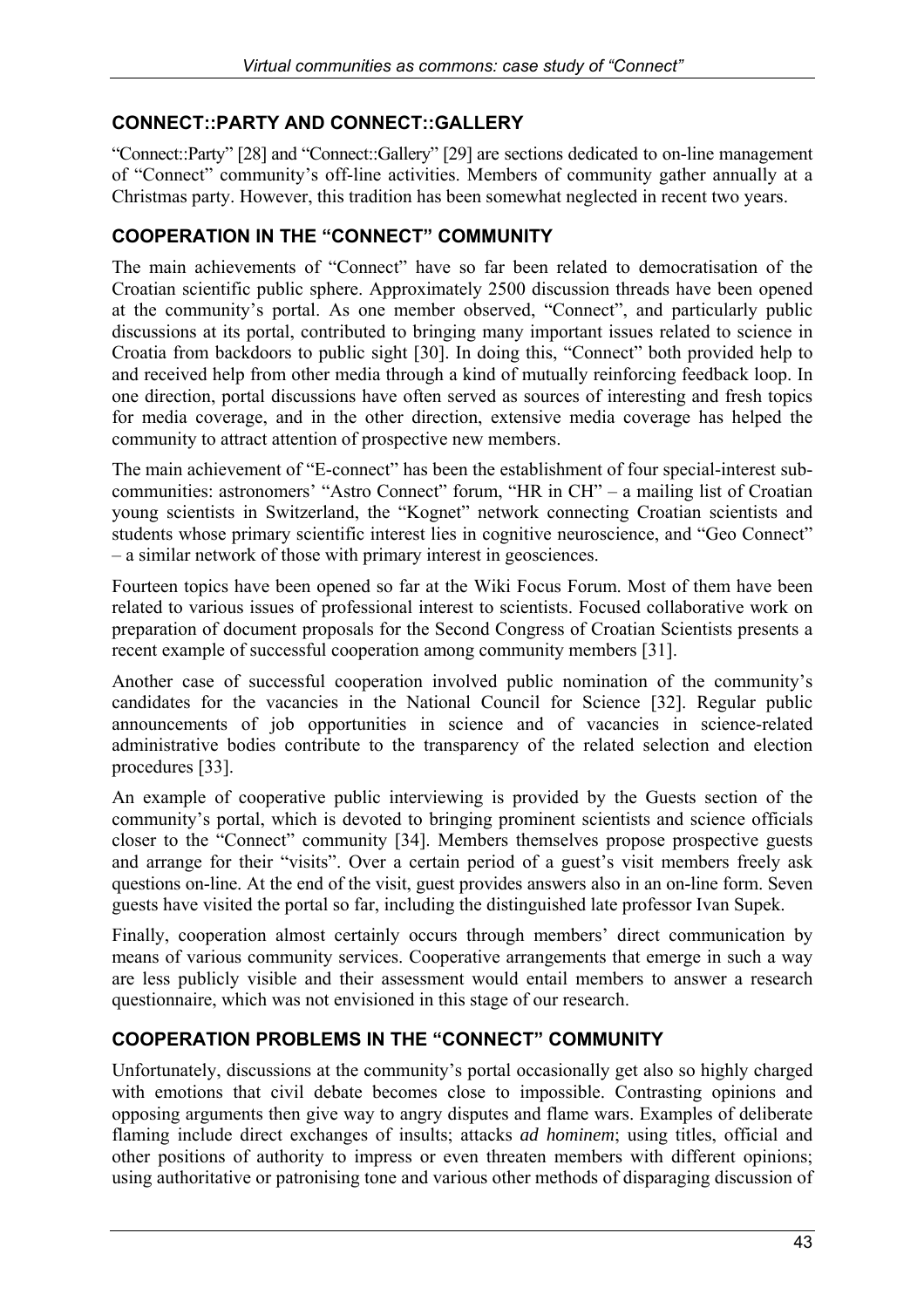participants with different opinions. Various sorts of insinuations and intentional biased portrayal of individuals, groups, events, and situations, known as spins [35], have also been used as weapons of flame wars.

Although these flame wars are not as frequent and intensive as in many other non-scientific forums, their consequences are still destructive to the community's commons. Focus of such heated discussions gradually shifts from the original issues to the trading of insults. Some participants, who find themselves hurt, tend to retreat from the community, while others tend to continue disputes indefinitely, sometimes even through other media. Although this may not be true in general, personal experience of the authors tells that the incidence of flame wars discourages prospective members from entering the community and current members from entering discussions. Fortunately, excesses more serious than occasional flame wars have not been noticed so far.

### **COMPLIANCE OF "CONNECT" TO OSTROM'S PRINCIPLES**

### **PRINCIPLE 1: BOUNDARIES**

The boundaries of "Connect" are drawn by the rules regulating membership in the community. The membership is open to researchers, educators, students, as well as to other professionals if they hold at least a bachelor's degree. Members need not be Croatian citizens, although they have to be related to Croatia in some way. For some of them Croatia may simply be a place of living, education, scientific research, or other science-related activities.

Although membership in "Connect" is open to all practitioners of sciences, social sciences, and humanities, in reality only a fraction of Croatian scientific community uses the opportunity of membership. Members from sciences prevail. One of the reasons for that may be traced to the community's beginnings, when most of the initiators of "Connect" were junior researchers with background in sciences. Another reason may be that practitioners of sciences are usually more proficient in using information technology tools, so that they get used to the community's electronic services more easily than practitioners of other disciplines. In any case, prevalence of members from sciences causes bias in choice of discussion topics towards issues primarily relevant to sciences. These topics attract, in turn, more new members from sciences, and such self-selection mechanism establishes a sort of additional boundary around the community.

### **PRINCIPLE 2: RULES MATCHED TO LOCAL NEEDS**

Membership in "Connect" assumes acceptance of a set of fundamental rules. The rules regulate procedures and mechanisms necessary for the community's existence. Registration procedure, personal data reliability, and data protection are among the main subjects of these rather general and not overly restrictive rules.

Projects such as WikiFF add to these basic rules some more specific rules that are tailored to project-specific needs. Each of the "E-connect" sub-communities maintains a set of rules specifically matched to its needs, as well. These more specific rules are regularly also slightly more restrictive than the general-level rules.

The example of rules that govern public discussions at "Connect::Portal" will illustrate how more specific rules are matched to the needs of ongoing activities, as Ostrom's principle number 2 requires. The portal's rules may be roughly divided into three distinct groups. Firstly, there are technical rules of the "know-how" character. They determine how to format text of a posting, how to post own contribution, how to comment or rate another person's contribution, etc.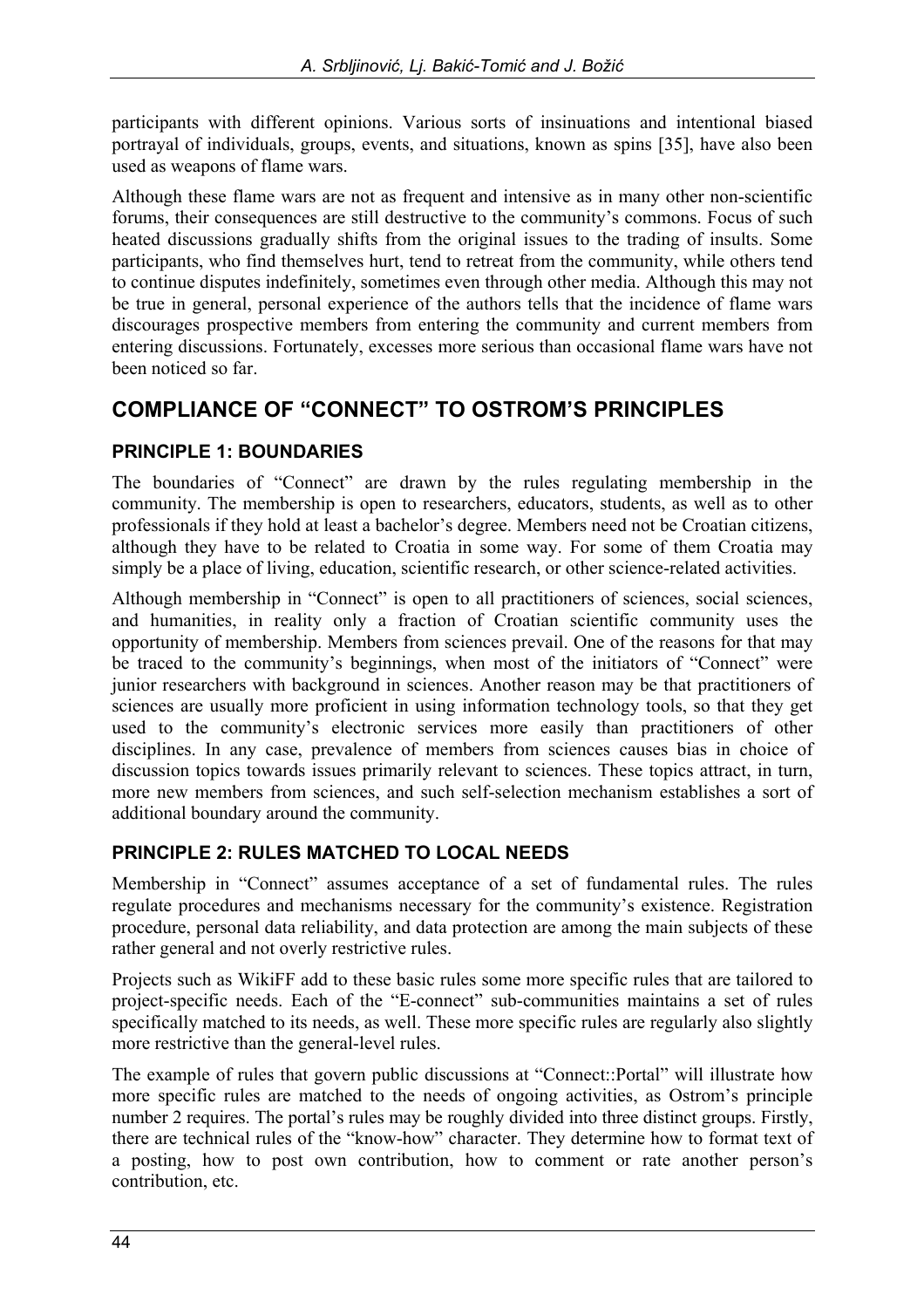The second group consists of the rules regulating content of discussions. These rules primarily prohibit publishing of undesirable content, such as advertisements, messages of political marketing, and public defamation messages. Publishing of copyrighted material is forbidden as well.

The third group of rules is comprised of the netiquette rules, which prescribe manners of public discussion in virtual space. The explicit purpose of these rules is to prevent flame wars. Netiquette rules are, therefore, specially emphasised and links to additional netiquette sources on the web are provided. However, as responsibility for public expression rests on individuals, the netiquette rules have only advisory and not mandatory status.

### **PRINCIPLE 3: PARTICIPATION IN MODIFYING THE RULES**

Rules governing internal workings of the "Connect" community are open to discussion and revision. For instance, rules of "Connect::Portal" are stated in a separate discussion thread and are subject to comments as any other posting. Intentions of modifying the rules are publicly announced by the editor. Modifications of rules are often topics of vigorous public discussions. Rules concerning rating of postings have been particularly contested on several occasions. The controversy surrounding the rating rules will be given more attention when we discuss the system of sanctions.

### **PRINCIPLE 4: RESPECT OF RIGHTS AND RULES BY AUTHORITIES**

There is no point in discussing the role of external authorities, as they have no direct influence over the community.

The role of editor assumes certain internal authority at the "Connect::Portal" and similar roles of moderators exist in "E-connect" sub-communities. Editor is appointed by the "Connect::Portal" project coordinator. Editorial board consisting of three members has been recently established in order to provide support to the editor [36].

The editor's main task is to supervise compliance with the portal's rules. Editor has the right to intervene in cases of severe breach of rules. However, in exercising this right, editor mainly acts as a benevolent, non-intrusive supervisor, who generally refrains from modifying or deleting postings and only issues warnings to participants when discussions erupt into flame wars. Editor also has the last word in discussions concerning rule modifications and changes.

### **PRINCIPLE 5: SELF-MONITORING SYSTEM**

The community's self-monitoring system is implemented as a system of ratings. Members can rate postings of discussions in which they do not participate. They can choose among three positive, two neutral and four negative ratings. The positive ratings are the following: "Insightful", "Informative", and "Interesting". Each of the positive ratings holds one positive point. The neutral ratings are "Neutral" and "Funny". They hold zero points. The negative ratings are as follows: "Off topic", "Superfluous", "Improper", and "Provocative". Each of the negative ratings holds one negative point.

Total rating of a posting is calculated only if at least 3 ratings have been cast. Numerical part or magnitude of the total rating is a sum of all ratings. Textual part of the total rating is a textual label of the most frequent rating of the same sign as the calculated sum. As an example, suppose that a rating got three "Informative" ratings, one "Interesting" rating, and one "Off topic" rating. The numerical part of the total rating of this posting is then calculated as in expression (1):

$$
3*(-1) + 1*(-1) + 1*(-1) = +3.
$$
 (1)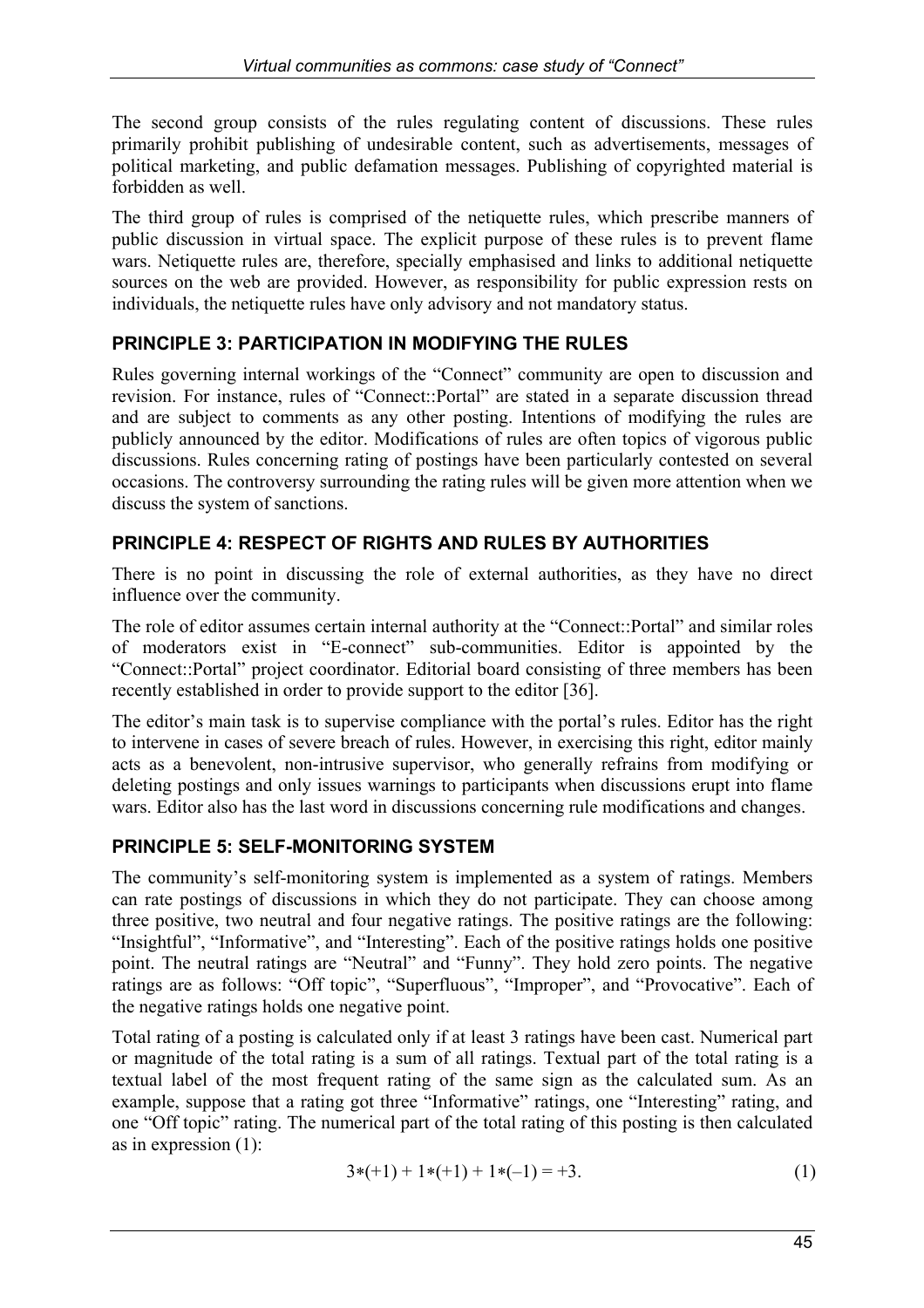The textual part of the total rating is "Informative", because this is the textual label of the most frequent positive rating of this posting.

Ratings are anonymous. The total rating and the distribution of all ratings are public and they are visible to members and to visitors as well.

The primary intention of the rating system is to provide feedback to authors as to how their contributions are perceived by the rest of the community. Ratings are designed with the purpose to rate the manner and tone in which a posting has been written, and not to rate the opinion expressed in the posting. Flaming messages are supposed to receive mostly negative ratings, which should encourage their authors to adjust the manner of expression and the tone of discussion accordingly. Such sanctioning effects of ratings are expected to decrease the incidence of flame wars.

Some members also use ratings for the purpose of filtering, assuming that negatively rated postings hold less valuable content and hence are not worthy of being read.

#### **PRINCIPLE 6: GRADUATED SANCTIONS**

Ratings cast by community members provide the first level of the community's system of sanctions. As all members are free to rate postings, this level of sanctions is decentralised.

However, flame wars sometimes continue, without being impeded by negative ratings assigned to flaming postings, and then the second level of sanctions must be activated. This sanctioning level is centralised and mainly consists of warnings issued by the portal's editor. As mentioned previously, the editor also holds the right to delete exceedingly offensive postings, but he uses this privilege only as an instrument of last resort.

### **PRINCIPLE 7: LOW-COST CONFLICT RESOLUTION**

Conflict resolution mechanisms have not been implemented. One of the reasons probably lies in the lack of adequate technical prerequisites. It remains a challenge for social computing practitioners to develop low-cost e-versions of various conflict resolution procedures such as negotiation, mediation, conciliation, adjudication, arbitration, etc. [37].

#### **PRINCIPLE 8: NESTED GOVERNANCE STRUCTURE**

Ostrom's principle no. 8 posits that community's governance activities are organised in a nested structure with multiple layers of activities. This principle puts forth the most demanding requirement, which cannot be fulfilled before the governance structure of considerable complexity exists.

The "Connect" community is still too small to afford multi-layered self-governance. However, the "E-connect" sub-community structure testifies that "Connect" is envisioned as a nested self-governing community with multiple layers of special-interest sub-communities, each of them possessing its own governance structure.

### **COMPLIANCE REVISITED: A DISCUSSION**

We may summarize the results of the analysis of compliance to Ostrom's principles by concluding that the principles 1-6 have been implemented, while the principles 7-8 have not been implemented. As an explanation of the failure to satisfy the principles 7-8, we have found that technical prerequisites for the implementation of the principle 7 still do not exist, and that the community is still too small for the implementation of the principle 8. In particular, the first steps towards development of a multi-layered, nested self-governance structure within the community have been made in accordance with the principle 8.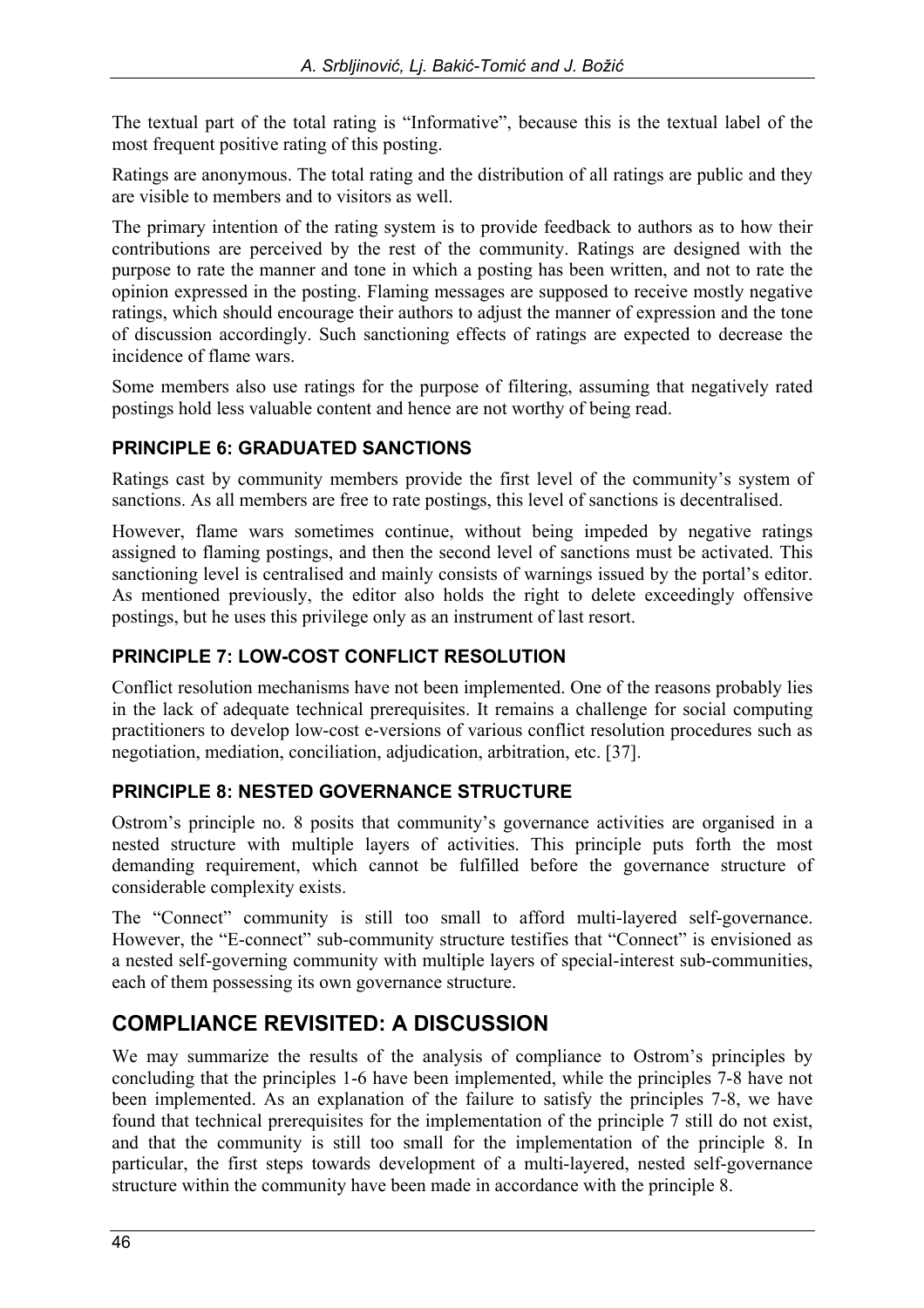As to the effectiveness of the implemented principles, we have found that the principles 1-4 have been implemented effectively, while the current implementation of the principles 5-6 still leaves room for improvements.

The sanctioning system, and particularly the system of ratings, has been a subject of lengthy discussions at the community's portal, and several weaknesses of the system have been pointed out. Firstly, there is a problem of sample size, because usually only a small number of ratings are cast. Secondly, there is a problem with sample quality because ratings may come from author's "friends" or "enemies" only, and not represent "the silent majority". Thirdly, the effects of ratings are not easily observable or measurable. Fourthly, meaningfulness of the total rating may be called into question.

Unfortunately, there are no ready-made solutions to any of these problems. Mitigating the problem of a small sample size would require introducing additional incentives to rate postings. This could be done, in principle, through some kind of "meta-moderation" or "meta-rating system", where frequent and quality raters would be endowed with more "karma points" [3, pp. 122-123; 38]. More karma points carry more opportunities to rate as a reward. This kind of reward would, however, have no purpose if all members are free to rate any time they want, as they currently are. If only members "with good enough karma" had the privilege to rate and meta-rate, this would exacerbate the problem of ratings' sample quality. In a relatively small community like "Connect", where most of the members know each other, a significant portion of ratings and meta-ratings inevitably concerns (meta-)rater's "friends" or "enemies". If the (meta-)rating ability depended on "good enough karma", this would provide additional incentive to unfairly (meta-)rate "enemies" and eliminate them from the (meta-)rating pool [39].

The problem of ratings' sample quality is rooted in the asymmetry between publicly signed postings and anonymous ratings. This asymmetry, however, cannot be easily removed. On the one hand, abolishing anonymity of raters would discourage negative ratings and diminish the intended sanctioning effect. On the other hand, abolishing publicity of signatures on contributions would diminish both responsibility for written content and incentives to post genuinely valuable content. Moreover, anonymity of contributions to public discussions is utterly at odds with the spirit of scientific community.

Those members who oppose the current system of anonymous ratings, often call into question moderating effects of ratings on the one side, and stress excessively restrictive effects that ratings have on discussions, on the other side. Verifying such arguments, however, is a difficult task. It is hard to measure both whether the frequency and intensity of flame wars has declined, as well as whether the total amount of postings has declined, since and due to the introduction of ratings.

The asymmetry between publicly signed postings and anonymous ratings may be regarded as a reflection of a broader dilemma between freedom of public expression through postings and freedom of anonymous expression of disagreement by means of ratings. If one is more concerned with the freedom of expression, one will typically attach less priority to the rating system. If one is, however, more concerned with the freedom to express disagreement without a possibility of retaliation, one will assign greater priority to anonymous ratings. In scientific communities hierarchy of authorities is typically strong [40]. Those who occupy higher positions in the hierarchy are obviously favoured by publicity of signatures on contributions. As we have already mentioned, positions of authority have been used in flame wars to impress or even threaten members with less authority and different opinions. Therefore, it may indeed be reasonable to assign greater priority to the anonymity of ratings, as is currently the case in the "Connect" community. The fact that certain individuals did not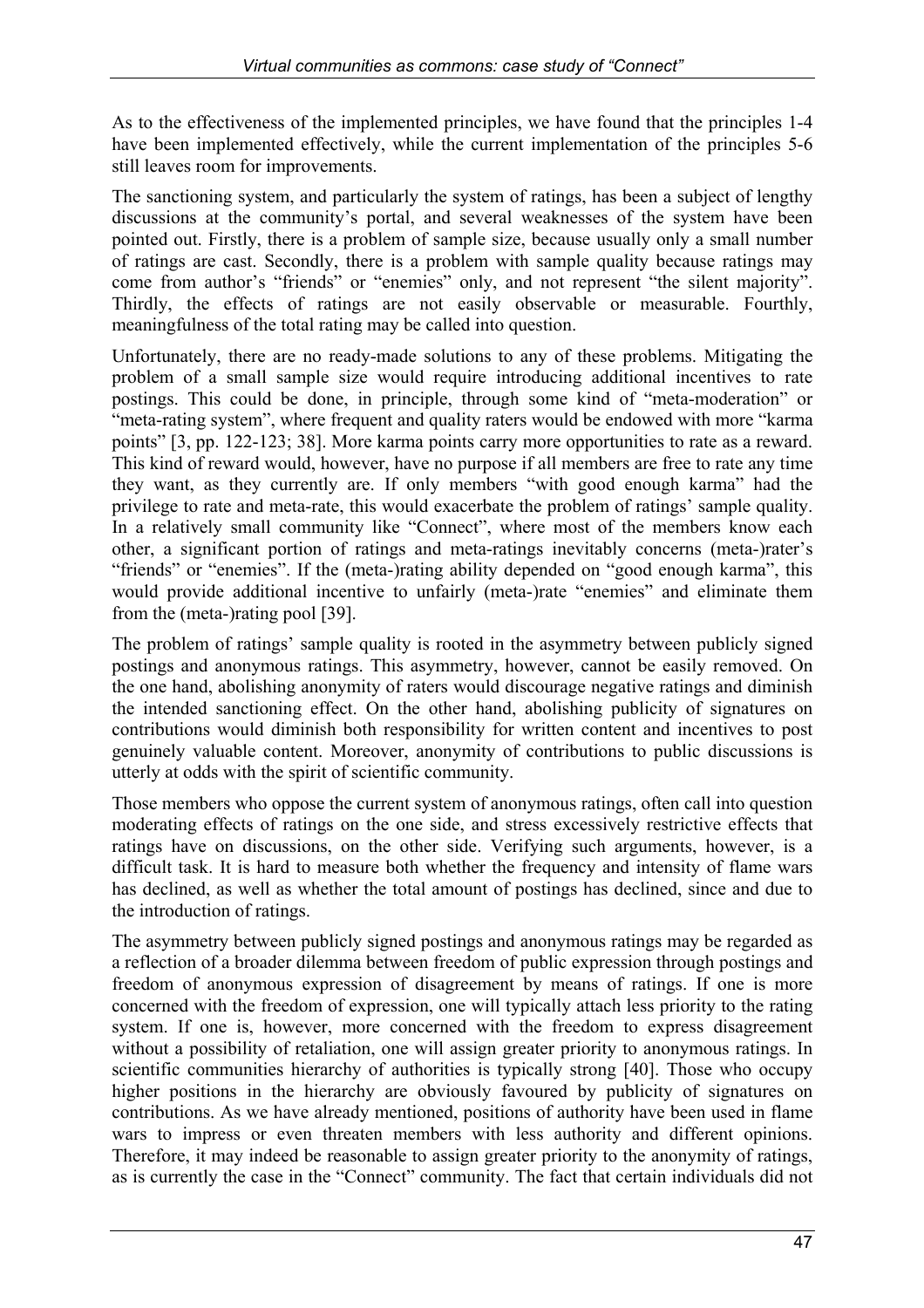hesitate to exert pressures on editors to disclose the identity of raters who negatively rated their contributions [41] lends additional support to the stated conclusion.

The community gatherings like "Connect::Party" provide a way to compensate for the lack of trust that anonymous ratings may accidentally instil in some members. Generally, both online and off-line events are important for sustaining virtual communities since they strengthen members' identification within the community and with one another [42]. Face-to-face meetings present the most effective way to build personal relationships because they provide opportunities to understand individual communication styles and personal and professional motivations, and allow deeper kind of rapport, or trust to develop [43]. Referring to the three kinds of collective goods provided by virtual communities, we may say that face-to-face meetings facilitate transformation of social network capital into communion.

Concerning meaningfulness of total ratings, objections have been raised that the total rating need not be the most frequent of all ratings, and that postings with starkly different rating distributions may end with an identical total rating. However, as there is no perfect mechanism for extracting a single, summary rating from a multitude of individual raters' preferences [44], any total rating would represent only an approximation of the overall ratings distribution. The implemented total rating approximates the "magnitude" of positive, or negative, majority judgment by the numerical part and the qualitative nature of the majority judgment by the textual part.

### **FURTHER WORK**

Literature on virtual communities is replete with warnings to community developers of how much effort and commitment is needed in order to maintain a viable community. This effort is almost always greater than the effort required to launch a community [9, p. 58].

Notwithstanding any of the previously mentioned problems, the "Connect" community is strikingly self-sustainable. New discussion threads open daily and comments to the existing threads arrive continuously. Debates become hotter from time to time, but in most cases civility is preserved without the editor's interventions.

Yet, from time to time, flame wars erupt and suddenly all the discouraging incentives implemented to contain the flame wars seem in vain. Signed contributions, netiquette rules, the two-level sanctioning system – all of these are not strong enough. What else is required?

The work presented in this paper will hopefully continue and enable us to approach the answer to the stated question more closely. In our further work we aim to increase the sample size of virtual communities being analysed, and to compare the various on-line communities regarding their compliance to Ostrom's principles, as well as regarding the incidence of both cooperative and non-cooperative outcomes. We also plan to increase the sample size of guidelines being taken into consideration. Beside the Ostrom's principles there exist other sets of guidelines for the management of commons, some of which have been specifically adjusted for application to virtual communities [42, 45-47].

By continuing investigations we hope to obtain further insight into factors influencing cooperative potential of virtual communities, better understand specific rules of commons management and the underlying systems of incentives in virtual communities, better explain incidence of successful cooperation and cooperation breakdowns, and perhaps provide advice to social software designers on promising directions of their further work. We hope that our work will provide at least a glimpse at possible ways of using information technology for further lowering the costs of human cooperation.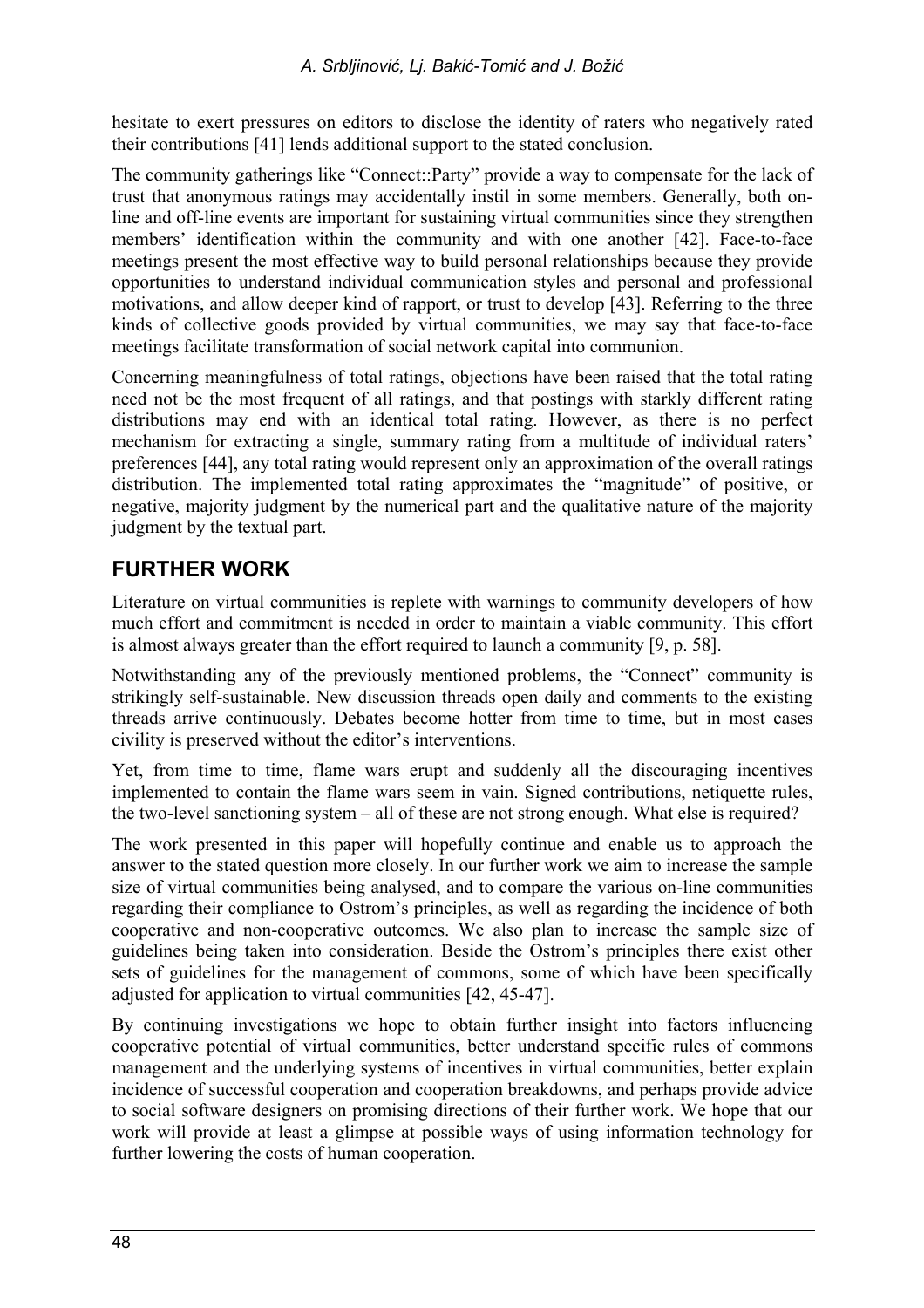### **ACKNOWLEDGEMENTS**

The paper is an extended and revised version of the work presented at the  $12<sup>th</sup>$  International Conference "Information Technology and Journalism", Dubrovnik, Croatia, May 21-25, 2007.

We are grateful to Slaven Garaj and Dejan Vinković, the current and the former editor of the "Connect::Portal", for providing valuable information and encouragement during preparation of this paper.

### **REMARKS**

<sup>1</sup>The broad meaning of "we" includes our elected representatives in legislative bodies, government, courts, etc.

<sup>2</sup>Referring to our previous discussion of information technology as a technology of cooperation, we stress that susceptibility to flame wars may generally be attributed to certain human characterictics such as conceit and vanity more than to some innate characteristics of the information technology itself. The crucial question again is the one of finding ways in which those human characteristics will be encouraged, or discouraged, by particular technological solutions.

<sup>3</sup>One of the authors is a member of the "Connect" community, which enabled her to collect first-hand information on members' services during preparation of this article. However, none of the authors participated in online discussions. Except for the mentioned membership in "Connect", the authors have not been associated to the "Connect" community, nor to its parental NGO.

<sup>4</sup>All numerical data related to the "Connect" virtual community were collected on 4. June 2008.

### **REFERENCES**

- [1] Sandler, T.: *Collective Action: Theory and Applications*. University of Michigan Press, Ann Arbor, p. 1, 1992,
- [2] Hardin, R.: *One for All: The Logic of Group Conflict*. Princeton University Press, Princeton, pp. 50-51, 1997,
- [3] Rheingold, H.: *Smart Mobs: The Next Social Revolution*. Basic Books, New York, 2002,
- [4] Sclove, R. and Scheuer, J.: *On the Road Again: If Information Highways Are Anything Like Interstate Highways – Watch Out!* In Kling, R., ed.: *Computerization and Controversy: Value Conflict and Social Choices*. 2<sup>nd</sup> edition. Academic Press, San Diego, pp. 606-612, 1996,
- [5] Katz, J.: *The Digital Citizen*. Wired **5**(12), 1997, [http://faculty.washington.edu/pnhoward/teaching/newmedia/katz.pdf,](http://faculty.washington.edu/pnhoward/teaching/newmedia/katz.pdf)
- [6] Axelrod, R.: *The Evolution of Cooperation*. Basic Books, New York, p. 124, 1984,
- [7] Lessig, L.: *Code and Other Laws of Cyberspace*, In Croatian. Multimedia Institute, Zagreb, p. 18, 2004, [http://codebook.jot.com/Book,](http://codebook.jot.com/Book)
- [8] Božić, J.; Srbljinović, A. and Bakić-Tomić, Lj.: *Governmental Web-Sites and Citizens' Empowerment for Knowledge Society in Countries Aspiring for EU Membership*. In Bakić-Tomić, Lj.; Šimović, V. and Lasker, G.E., eds.: *Pre-conference Proceedings of the 1st Special Focus Symposium on Communication and Information Sciences in the Knowledge Society*. Baden-Baden, Germany, 7.-12. August 2006. European Advanced and Systems Research Center, Zagreb, pp. 61-66, 2006, http://bib.irb.hr/datoteka/255009.Jasmina Radovi za Baden.doc,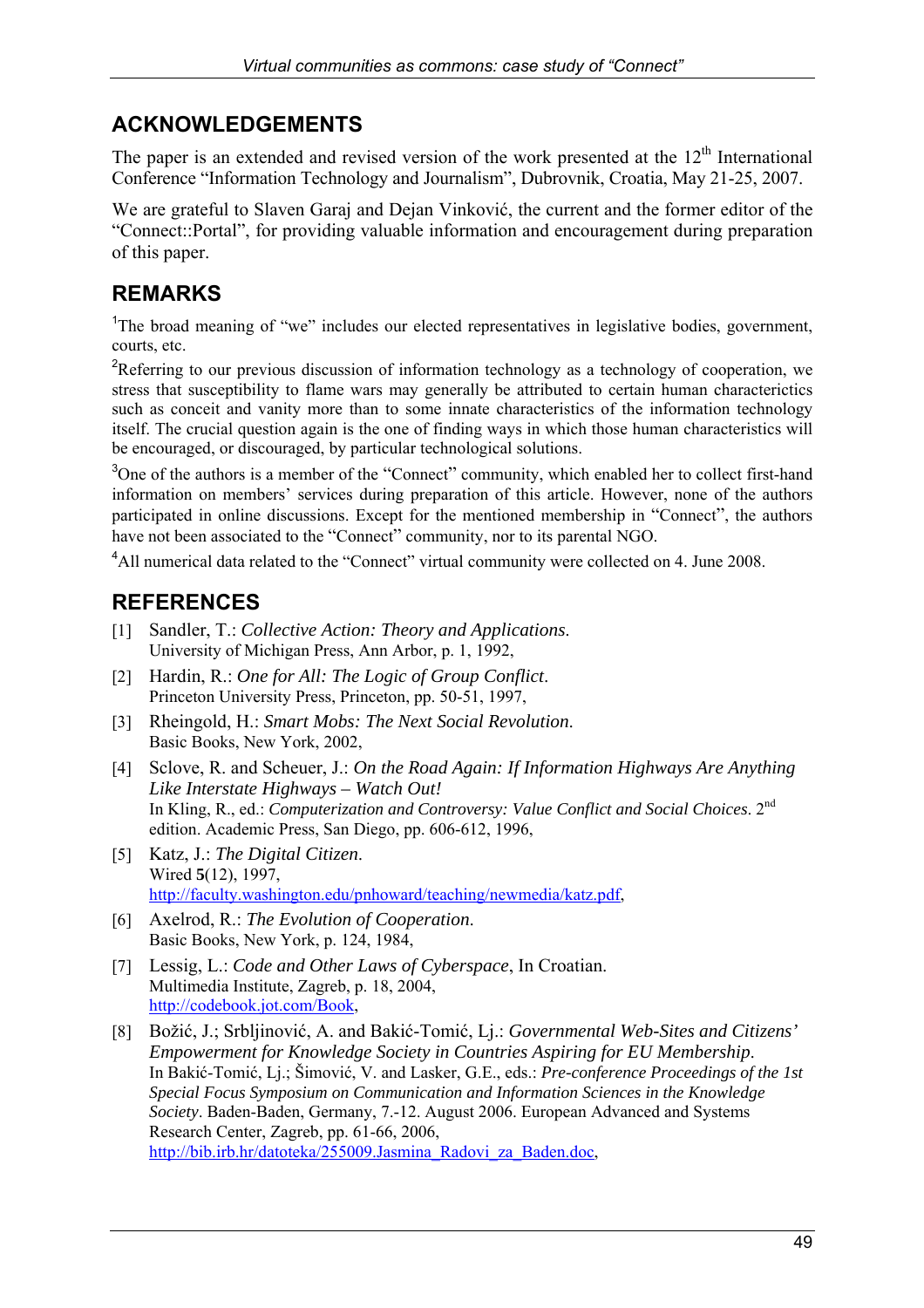- [9] Cothrel, J. and Williams, R.L.: *On-line communities: helping them form and grow*. Journal of Knowledge Management **3**(1), 54-60, 1999,
- [10] Preece, J.: *Online Communities: Designing Usability and Supporting Sociability*. John Wiley and Sons, New York, 2000,
- [11] Rheingold, H.: *The Virtual Community: Homesteading on the Electronic Frontier*. The MIT Press, Cambridge, 2000, [http://www.rheingold.com/vc/book,](http://www.rheingold.com/vc/book)
- [12] Hess, C. and Ostrom, E.: *Introduction: An Overview of the Knowledge Commons*. In Hess, C. and Ostrom, E., eds.: *Understanding Knowledge as a Commons: From Theory to Practice*, The MIT Press, Cambridge, pp. 3-26, 2006,
- [13] Gintis, H.: *Game Theory Evolving*. Princeton University Press, Princeton, pp. 256-257, 2000,
- [14] Putnam, R.D.: *Bowling Alone: The Collapse and Revival of American Community*. Simon and Schuster, New York, 2000,
- [15] Hardin, G.: *The Tragedy of the Commons*. Science **162**(3859), 1243-1248, 1968, [http://www.sciencemag.org/cgi/content/full/162/3859/1243,](http://www.sciencemag.org/cgi/content/full/162/3859/1243)
- [16] Wikipedia: *Flaming (Internet)*. [http://en.wikipedia.org/wiki/Flame\\_war,](http://en.wikipedia.org/wiki/Flame_war)
- [17] Council of Europe: *Convention on cybercrime*. European Treaty Series – No. 185, Budapest, 2001, [http://conventions.coe.int/Treaty/en/Treaties/Html/185.htm,](http://conventions.coe.int/Treaty/en/Treaties/Html/185.htm)
- [18] Council of Europe: *Additional Protocol to the Convention on cybercrime, concerning the criminalisation of acts of a racist and xenophobic nature committed through computer systems.* European Treaty Series – No. 189, Strasbourg, 2003, [http://conventions.coe.int/Treaty/en/Treaties/Html/189.htm,](http://conventions.coe.int/Treaty/en/Treaties/Html/189.htm)
- [19] Ostrom, E.: *Governing the Commons: The Evolution of Institutions for Collective Action*. Cambridge University Press, New York, pp. 90-102, 1990,
- [20] Berg, B.L.: *Qualitative Research Methods for the Social Sciences*. 3rd edition. Allyn & Bacon, Boston, p. 134, 1998,
- [21] -, "Connect" virtual community web-pages. In Croatian. [http://connect.znanost.org,](http://connect.znanost.org)
- [22] -, "Connect::Portal" discussion. In Croatian. [http://portal.connect.znanost.org/content/view/1318#7510,](http://portal.connect.znanost.org/content/view/1318#7510)
- [23] -, "Connect::Portal" web-pages. In Croatian. [http://portal.connect.znanost.org,](http://portal.connect.znanost.org)
- [24] -, "E-connect" web-pages. In Croatian. [http://connect.znanost.org/econnect.php,](http://connect.znanost.org/econnect.php)
- [25] -, "Connect::WikiFF" web-pages. In Croatian. [http://wiki.connect.znanost.org,](http://wiki.connect.znanost.org)
- [26] Wikipedia: *Wiki*. [http://en.wikipedia.org/wiki/Wiki,](http://en.wikipedia.org/wiki/Wiki)
- [27] -, "Connect::Science Initiatives" web-pages. [http://csi.connect.znanost.org,](http://csi.connect.znanost.org)
- [28] -, "Connect::Party" web-pages. In Croatian. [http://connect.znanost.org/cparty.php,](http://connect.znanost.org/cparty.php)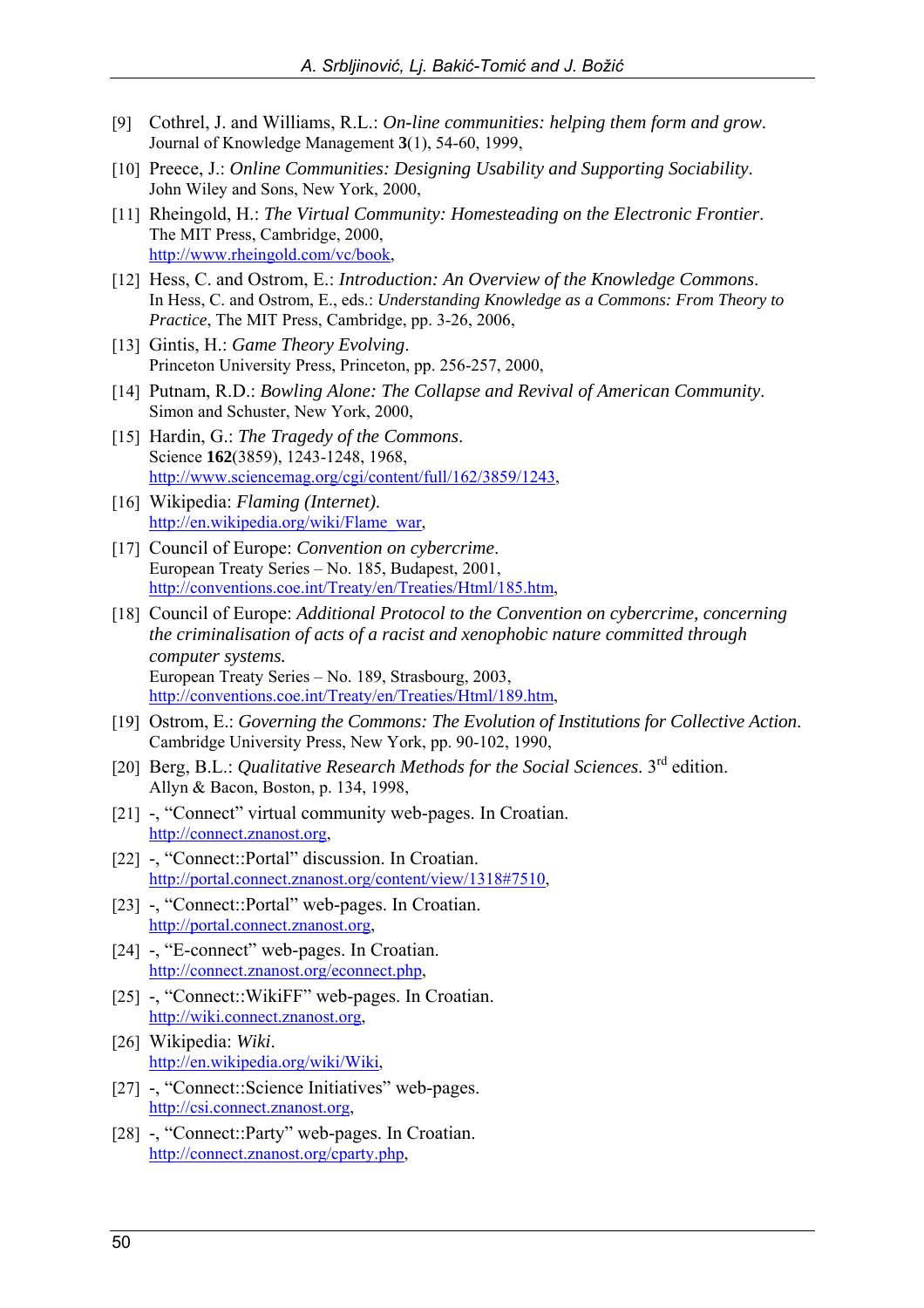- [29] -, "Connect::Gallery" web-pages. [http://connect.znanost.org/gallery,](http://connect.znanost.org/gallery)
- [30] -, "Connect::Portal" discussion. In Croatian. [http://portal.connect.znanost.org/content/view/1318#7521,](http://portal.connect.znanost.org/content/view/1318#7521)
- [31] -, "Connect::Portal" web-pages section on the Second Congress of Croatian Scientists. In Croatian. [http://portal.connect.znanost.org/content/category/4/112/0/,](http://portal.connect.znanost.org/content/category/4/112/0/)
- [32] -, "Connect::Portal" discussion. In Croatian. [http://portal.connect.znanost.org/content/view/1955/,](http://portal.connect.znanost.org/content/view/1955/)
- [33] -, "Connect::Portal" Jobs section. In Croatian. [http://portal.connect.znanost.org/content/section/13/,](http://portal.connect.znanost.org/content/section/13/)
- [34] -, "Connect::Portal" Guests section. In Croatian. [http://portal.connect.znanost.org/content/section/11/,](http://portal.connect.znanost.org/content/section/11/)
- [35] Wikipedia: *Spin (public relations)*. http://en.wikipedia.org/wiki/Spin (public relations),
- [36] -, "Connect::Portal" discussion. In Croatian. [http://portal.connect.znanost.org/content/view/2334/0/,](http://portal.connect.znanost.org/content/view/2334/0/)
- [37] DuVal Smith, A.: *Problems of Conflict Management in Virtual Communities*. In Smith M.A. and Kollock, P., eds.: *Communities in Cyberspace*. Routledge, London, pp. 135-163, 1999,
- [38] "Slashdot" virtual community: *Frequently Asked Questions Meta-moderation*. [http://slashdot.org/faq/metamod.shtml,](http://slashdot.org/faq/metamod.shtml)
- [39] -, "Connect::Portal" discussion. In Croatian. [http://portal.connect.znanost.org/content/view/1400#10392,](http://portal.connect.znanost.org/content/view/1400#10392)
- [40] White, H.C.: *Identity and Control: A Structural Theory of Social Action*. Princeton University Press, Princeton, pp. 122-124, 1992,
- [41] Garaj, S.: Private correspondence with the authors. In Croatian. 21. May 2007,
- [42] Kim, A.J.: *Community Building on the Web: Secret Strategies for Successful Online Communities*. Peachpit Press, Berkeley, 2000,
- [43] Pauleen, D.J. and Yoong, P.: *Facilitating virtual team relationships via Internet and conventional communication channels*. Internet Research: Electronic Networking Applications and Policy **11**(3), 190-202, 2001,
- [44] Taylor, A.D.: *Mathematics and Politics: Strategy, Voting, Power and Proof*. Springer-Verlag, New York, Ch. 5 and Ch. 10, 1995,
- [45] Godwin, M.: *Nine Principles for Making Virtual Communities Work*. Wired **2**(6), 1994, [http://www.wired.com/wired/archive/2.06/vc.principles.html,](http://www.wired.com/wired/archive/2.06/vc.principles.html)
- [46] Kollock, P.: *Design Principles for Online Communities*. PC Update **15**(5), 58-60, 1998, [http://www.sscnet.ucla.edu/soc/faculty/kollock/papers/design.htm,](http://www.sscnet.ucla.edu/soc/faculty/kollock/papers/design.htm)
- [47] Wenger, E.; McDermott, R.; Snyder, W.M.: *Cultivating Communities of Practice: A Guide to Managing Knowledge*. Harvard Business School Press, Boston, 2002.